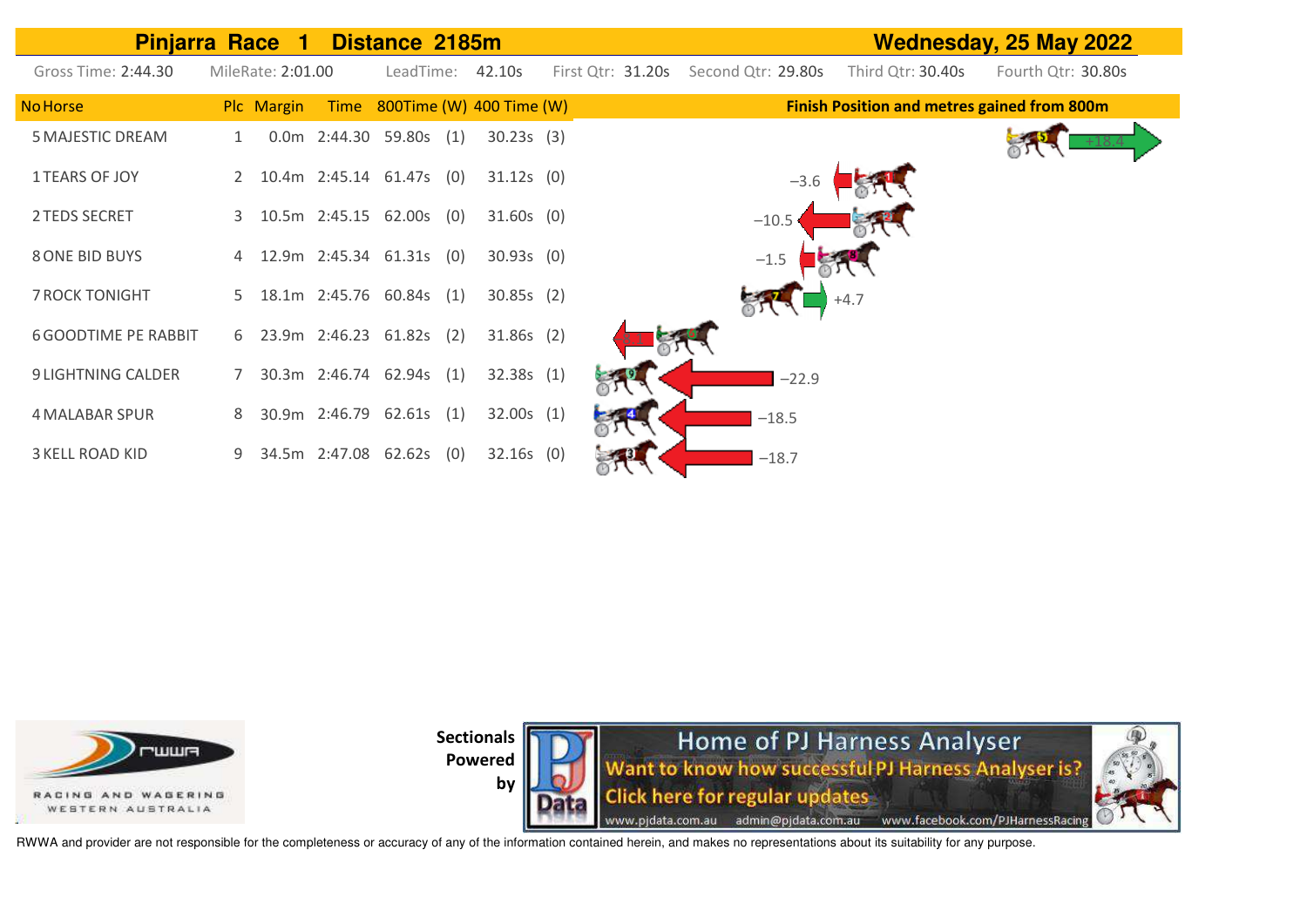| <b>Pinjarra Race 2</b>  |                |                   |                           | Distance 2185m |     |                               |                   |                    |         |                                                    | <b>Wednesday, 25 May 2022</b> |
|-------------------------|----------------|-------------------|---------------------------|----------------|-----|-------------------------------|-------------------|--------------------|---------|----------------------------------------------------|-------------------------------|
| Gross Time: 2:44.40     |                | MileRate: 2:01.10 |                           | LeadTime:      |     | 44.80s                        | First Qtr: 30.50s | Second Qtr: 29.10s |         | Third Qtr: 29.90s                                  | Fourth Qtr: 30.10s            |
| <b>No Horse</b>         |                | Plc Margin        |                           |                |     | Time 800Time (W) 400 Time (W) |                   |                    |         | <b>Finish Position and metres gained from 800m</b> |                               |
| <b>8 IDEAL IVANA</b>    | 1              |                   | $0.0m$ 2:44.40 59.67s (0) |                |     | 29.76s (0)                    |                   |                    |         |                                                    | $+4.4$                        |
| 1 DAZZLING JEWEL        | $\overline{2}$ |                   | $0.1m$ 2:44.41 60.01s (0) |                |     | $30.11s$ (0)                  |                   |                    |         | $-0.1$                                             |                               |
| 9 ISSUES                | 3              |                   | 2.3m 2:44.58 59.50s (0)   |                |     | 29.55s(0)                     |                   |                    |         |                                                    | $+6.7$                        |
| 11 MISS JODI            | 4              |                   | 3.2m 2:44.65 59.24s (2)   |                |     | 29.92s(1)                     |                   |                    |         |                                                    | $+10.2$                       |
| <b>4 SISTER ACT</b>     | 5.             |                   | 3.5m 2:44.68 60.23s (1)   |                |     | 30.36s(1)                     |                   |                    |         | $-3.1$                                             |                               |
| 12 FLEET OF FOOT        | 6              |                   | 28.6m 2:46.65 60.82s (0)  |                |     | $30.62s$ (0)                  |                   | $-11.0$            |         |                                                    |                               |
| 2 SWEET SUZI            |                |                   | 38.0m 2:47.40 62.37s (1)  |                |     | 32.03s(1)                     |                   |                    | $-31.8$ |                                                    |                               |
| 10 MISSISSIPPI DANCER   | 8              |                   | 40.9m 2:47.62 62.05s (0)  |                |     | $31.90s$ (0)                  |                   |                    | $-27.5$ |                                                    |                               |
| 5 NANA DUNNO            | 9              |                   | 66.7m 2:49.66 64.02s (1)  |                |     | 33.62s(1)                     |                   |                    | $-53.9$ |                                                    |                               |
| <b>3 ELLEOFAREACTOR</b> | 10             |                   | 69.0m 2:49.84 64.44s      |                | (2) | $33.44s$ (2)                  |                   |                    | $-59.6$ |                                                    |                               |



by

Home of PJ Harness Analyser<br>Want to know how successful PJ Harness Analyser is? **Click here for regular updates** www.pjdata.com.au admin@pjdata.com.au www.facebook.com/PJHarnessRacing

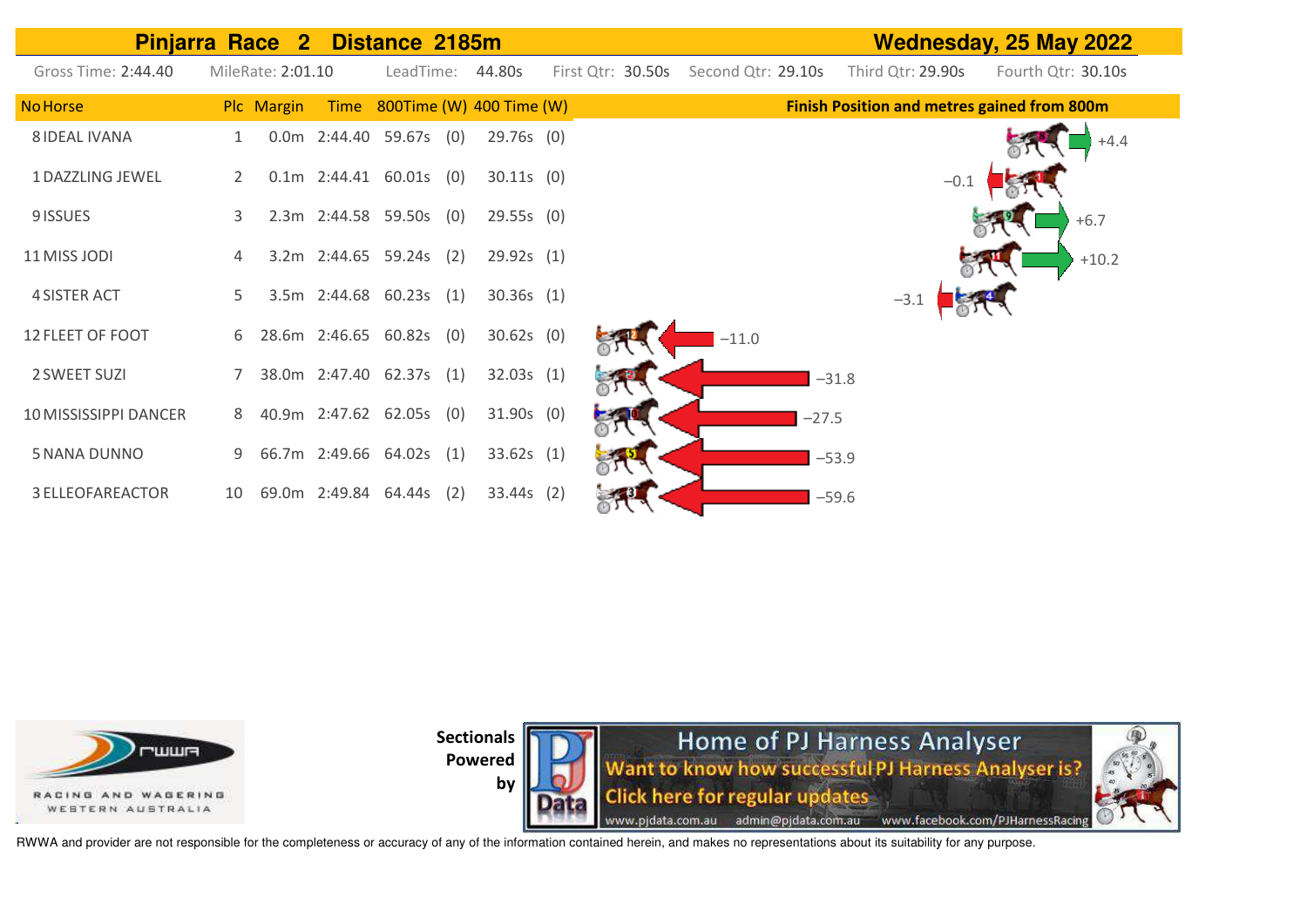| <b>Pinjarra Race 3</b>    |                       |                   |                      | Distance 1684m            |     |                          |                   |         |                    |                                                    | <b>Wednesday, 25 May 2022</b> |
|---------------------------|-----------------------|-------------------|----------------------|---------------------------|-----|--------------------------|-------------------|---------|--------------------|----------------------------------------------------|-------------------------------|
| Gross Time: 2:02.60       |                       | MileRate: 1:57.10 |                      | LeadTime:                 |     | 5.20s                    | First Otr: 28.70s |         | Second Qtr: 29.90s | Third Qtr: 29.20s                                  | Fourth Qtr: 29.60s            |
| <b>No Horse</b>           |                       | Plc Margin        | Time                 |                           |     | 800Time (W) 400 Time (W) |                   |         |                    | <b>Finish Position and metres gained from 800m</b> |                               |
| <b>7 SECRET REACTION</b>  | 1                     |                   |                      | $0.0m$ 2:02.60 58.80s (0) |     | $29.60s$ (0)             |                   |         |                    |                                                    | 0.0                           |
| <b>1 ELEPHANT ROCK</b>    | $\mathbf{2}^{\prime}$ |                   |                      | 0.8m 2:02.66 58.49s       | (0) | 29.25s(0)                |                   |         |                    |                                                    | $+4.2$                        |
| 9 ARMAROCKSTAR            | 3                     |                   |                      | 1.5m 2:02.72 58.40s       | (1) | 29.18s(2)                |                   |         |                    |                                                    | $+5.5$                        |
| <b>8 CAPRICORN JOE</b>    | 4                     |                   |                      | 8.5m 2:03.26 58.72s       | (O) | $29.46s$ (0)             |                   |         |                    |                                                    | $+1.1$                        |
| <b>3 IM BIDDY</b>         |                       |                   |                      | 5 13.3m 2:03.63 58.72s    | (0) | 29.33s(0)                |                   |         |                    | $+1.1$                                             |                               |
| <b>5 SWANBOURNE SPUNK</b> |                       |                   |                      | 6 14.4m 2:03.72 58.74s    | (1) | $29.72s$ (2)             |                   |         |                    | $+0.8$                                             |                               |
| 2 BEALAWYER               |                       |                   | 16.7m 2:03.90 59.83s |                           | (1) | 30.56s(1)                |                   | $-14.1$ |                    |                                                    |                               |
| <b>10 RODGER JAMES</b>    | 8                     |                   | 20.0m 2:04.15        | 59.44s                    | (1) | 30.14s(1)                | $-8.8$            |         |                    |                                                    |                               |



**by** 



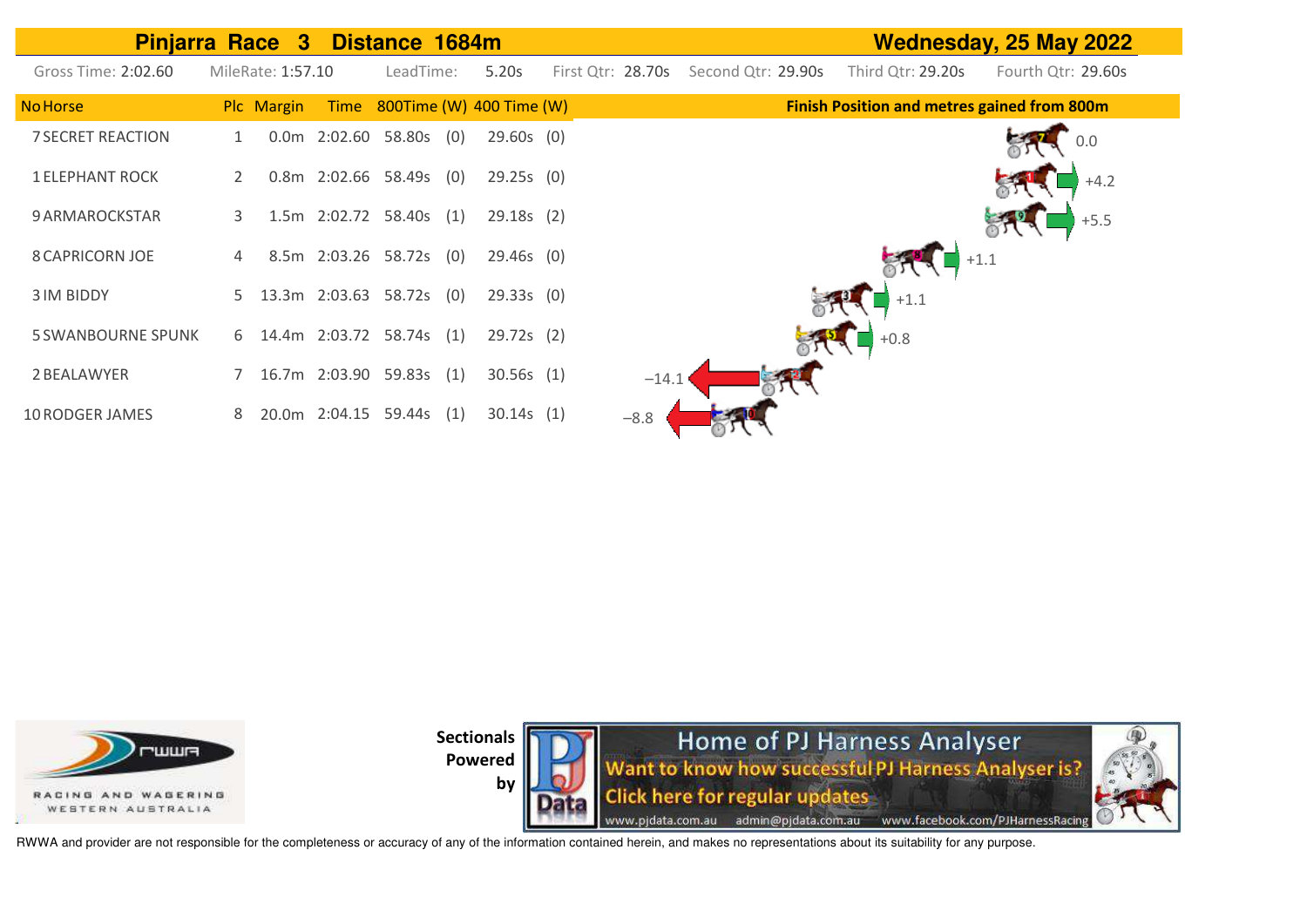| <b>Pinjarra Race</b>       |                | $\boldsymbol{4}$  |                              |           |                               | <b>Wednesday, 25 May 2022</b>        |         |         |                   |        |                                                    |
|----------------------------|----------------|-------------------|------------------------------|-----------|-------------------------------|--------------------------------------|---------|---------|-------------------|--------|----------------------------------------------------|
| Gross Time: 2:41.10        |                | MileRate: 1:58.70 |                              | LeadTime: | 42.80s                        | First Qtr: 31.70s Second Qtr: 29.80s |         |         | Third Qtr: 28.90s |        | Fourth Qtr: 27.90s                                 |
| <b>No Horse</b>            |                | Plc Margin        |                              |           | Time 800Time (W) 400 Time (W) |                                      |         |         |                   |        | <b>Finish Position and metres gained from 800m</b> |
| 10 GOODFELLAZ              |                |                   | $0.0m$ 2:41.10 56.21s (1)    |           | $27.11s$ (2)                  |                                      |         |         |                   |        | $+8.4$                                             |
| 2 NOTED                    | $\overline{2}$ |                   | $0.4m$ 2:41.13 56.83s (0)    |           | $27.93s$ (0)                  |                                      |         |         |                   | $-0.4$ |                                                    |
| 4 ELSAMAY                  | 3              |                   | 23.9m 2:42.85 58.20s (1)     |           | 28.81s(1)                     |                                      |         |         | $-19.9$           |        |                                                    |
| <b>5 RAPTOR RAIDER</b>     |                |                   | 25.6m 2:42.98 57.72s (1)     |           | 28.51s(2)                     |                                      |         | $-13.0$ |                   |        |                                                    |
| <b>9 TRUNKEY FETCH</b>     | 5.             |                   | 32.4m 2:43.48 58.17s (0)     |           | $29.01s$ (0)                  |                                      |         | $-19.4$ |                   |        |                                                    |
| <b>12 MISTER PICCOLO</b>   | 6.             |                   | 33.3m 2:43.54 57.51s (0)     |           | 28.06s (0)                    |                                      | $-10.1$ |         |                   |        |                                                    |
| 1 IM ROCKIN ROD            | 7              |                   | 33.8m 2:43.58 58.88s (0)     |           | $29.69s$ (0)                  |                                      |         |         | $-29.4$           |        |                                                    |
| <b>6 NEVER FORGET ADDA</b> | 8              |                   | 39.6m 2:44.01 58.38s (1)     |           | 29.08s (1)                    |                                      |         | $-22.4$ |                   |        |                                                    |
| <b>11 FOLLOW ROCKNROLL</b> | 9              |                   | 55.2m 2:45.15 59.41s (0)     |           | 29.97s (0)                    |                                      |         |         | $-37.0$           |        |                                                    |
| <b>7 EGYPTIAN QUEEN</b>    | 10             |                   | 75.0m 2:46.60 60.19s (1)     |           | 30.80s(1)                     |                                      |         |         | $-48.0$           |        |                                                    |
| 8 SUNPATRA                 |                |                   | 11 145.8m 2:51.80 66.49s (0) |           | $37.17s$ (0)                  |                                      |         |         | $-137.$           |        |                                                    |



**by** 

**Home of PJ Harness Analyser**<br>Want to know how successful PJ Harness Analyser is? **Click here for regular updates** www.pjdata.com.au admin@pjdata.com.au www.facebook.com/PJHarnessRacing

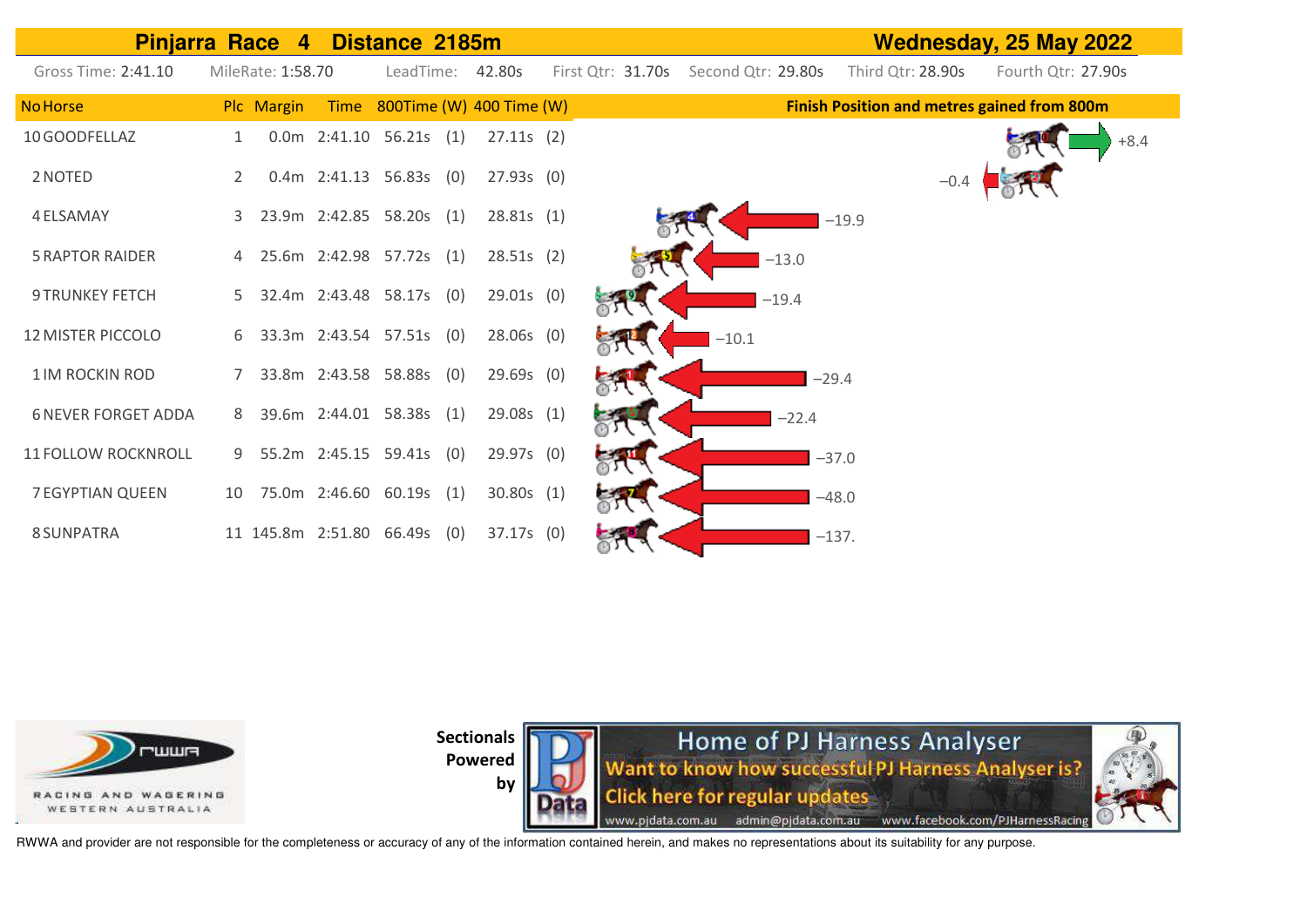| Pinjarra Race 5 Distance 2185m |    |                   |               |                          |     |                          |                     |                    |         |                                                    | Wednesday, 25 May 2022 |
|--------------------------------|----|-------------------|---------------|--------------------------|-----|--------------------------|---------------------|--------------------|---------|----------------------------------------------------|------------------------|
| Gross Time: 2:39.70            |    | MileRate: 1:57.60 |               | LeadTime:                |     | 41.00s                   | First $Qtr: 31.50s$ | Second Qtr: 30.20s |         | Third Qtr: 28.40s                                  | Fourth Qtr: 28.60s     |
| <b>No Horse</b>                |    | Plc Margin        | Time          |                          |     | 800Time (W) 400 Time (W) |                     |                    |         | <b>Finish Position and metres gained from 800m</b> |                        |
| <b>6 WHOS THE DAD</b>          |    |                   |               | 0.0m 2:39.70 56.46s      | (1) | 28.32s(1)                |                     |                    |         |                                                    | $+7.6$                 |
| 2 ME FLASH                     | 2  |                   |               | 18.0m  2:41.05  58.28s   | (0) | 29.88s (0)               | $-18.0$             |                    |         |                                                    |                        |
| 4 HOKULANI                     | 3  |                   |               | 26.8m 2:41.71 57.96s (0) |     | 29.28s(1)                |                     | $-13.6$            |         |                                                    |                        |
| <b>3 DREAMS OF VALHALLA</b>    | 4  |                   |               | 34.3m 2:42.28 59.22s     | (1) | $30.65s$ (0)             |                     |                    | $-32$   |                                                    |                        |
| <b>1 MOTOR ON LILLY</b>        | 5. |                   |               | 44.6m 2:43.05 59.86s (0) |     | $30.89s$ (0)             |                     |                    | $-41$   |                                                    |                        |
| <b>5 PETER ROMEO</b>           | 6  |                   | 46.2m 2:43.17 | 59.47s                   | (2) | 31.02s(1)                |                     |                    | $-35$   |                                                    |                        |
| <b>11 ALTA ALLURE</b>          |    |                   |               | 54.8m 2:43.82 60.27s     | (0) | $30.36s$ (1)             |                     |                    | $-46.2$ |                                                    |                        |



by

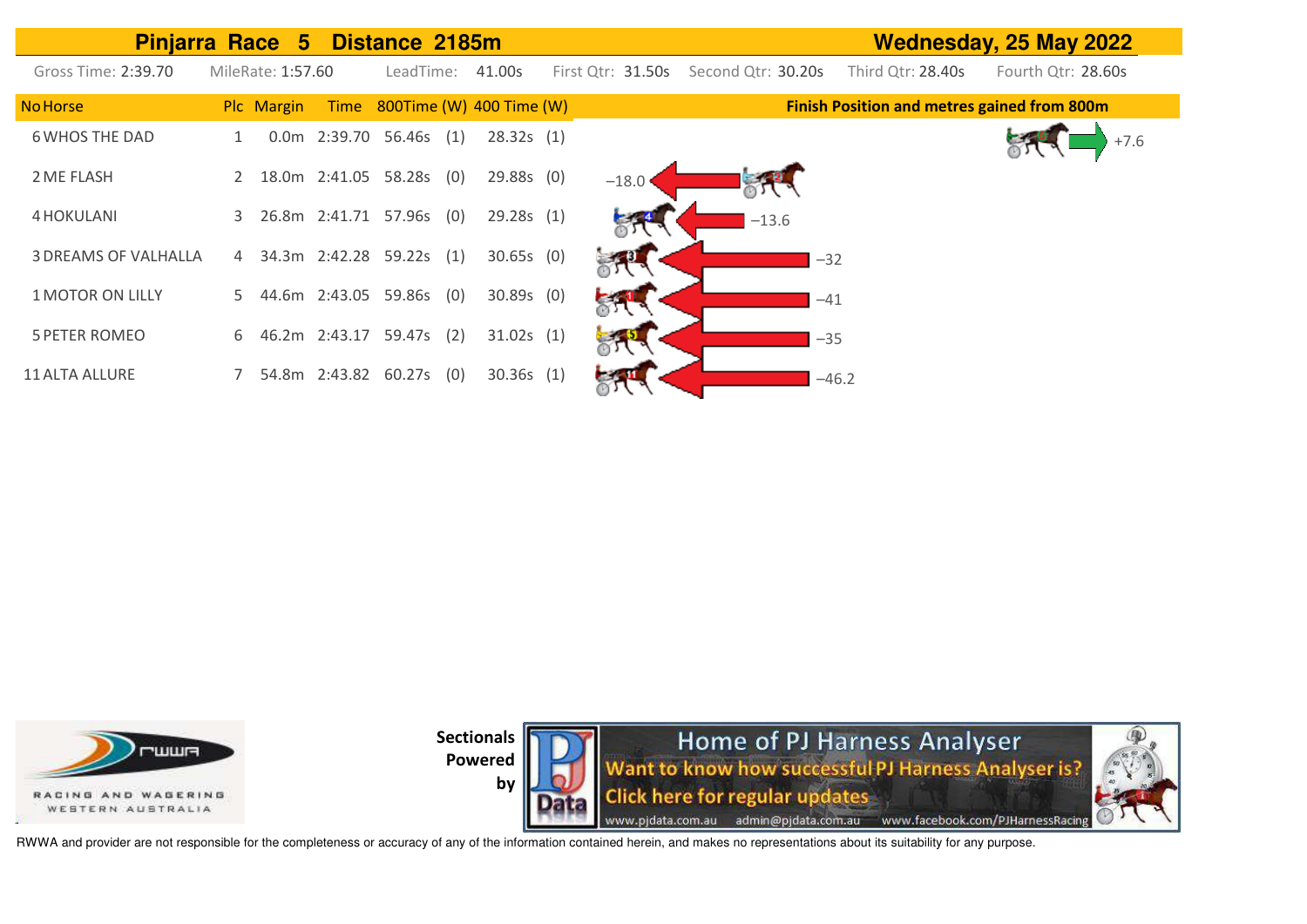| <b>Pinjarra Race 6</b> |    |                   |                         | Distance 2185m |     |                               |                   |                    | <b>Wednesday, 25 May 2022</b>                      |
|------------------------|----|-------------------|-------------------------|----------------|-----|-------------------------------|-------------------|--------------------|----------------------------------------------------|
| Gross Time: 2:41.00    |    | MileRate: 1:58.50 |                         |                |     | LeadTime: 42.30s              | First Qtr: 31.00s | Second Qtr: 29.20s | Third Qtr: 28.60s<br>Fourth Qtr: 29.90s            |
| <b>No Horse</b>        |    | Plc Margin        |                         |                |     | Time 800Time (W) 400 Time (W) |                   |                    | <b>Finish Position and metres gained from 800m</b> |
| 3 ALLWOOD WIZARD       |    |                   | $0.0m$ 2:41.00          | $58.17s$ (0)   |     | 29.45s(0)                     |                   |                    | $+4.6$                                             |
| 4 FOLLOW THE DRAGON    | 2  |                   | 1.5m 2:41.12 58.13s (1) |                |     | 29.62s(1)                     |                   |                    | $+5.1$                                             |
| <b>6 ETON ROCK</b>     | 3  |                   | 1.8m 2:41.14 58.46s (1) |                |     | 30.03s(1)                     |                   |                    | $+0.6$                                             |
| 7 PIVOTAL              | 4  |                   | 3.7m 2:41.29 57.24s (1) |                |     | 28.84s(2)                     |                   |                    |                                                    |
| 10 SONIC CHIP          | 5. |                   | 4.5m 2:41.35 57.61s (1) |                |     | $29.24s$ (2)                  |                   |                    | $+12.3$                                            |
| 2 MISS SASSY           | 6  |                   | 5.5m 2:41.43 58.90s (0) |                |     | $30.19s$ (0)                  |                   |                    | $-5.5$                                             |
| 11 GOV STARZZZ         |    |                   | 5.6m 2:41.44 57.87s (0) |                |     | 29.25s(1)                     |                   |                    | $+8.6$                                             |
| 9 JOHNNY LOMBO         | 8  |                   | 8.2m 2:41.64 58.24s (1) |                |     | 29.77s (1)                    |                   |                    | $+3.6$                                             |
| <b>5 GENERAL JOLT</b>  | 9  |                   | 8.3m 2:41.65 57.74s (0) |                |     | $29.16s$ (0)                  |                   |                    | $+10.5$                                            |
| 8 OURCARIBBEANCRUISE   | 10 |                   | 10.4m 2:41.81           | 58.56s         | (0) | 29.83s(0)                     |                   | $-0.8$             |                                                    |



**by** 

**Home of PJ Harness Analyser**<br>Want to know how successful PJ Harness Analyser is? **Click here for regular updates** www.pjdata.com.au admin@pjdata.com.au www.facebook.com/PJHarnessRacing

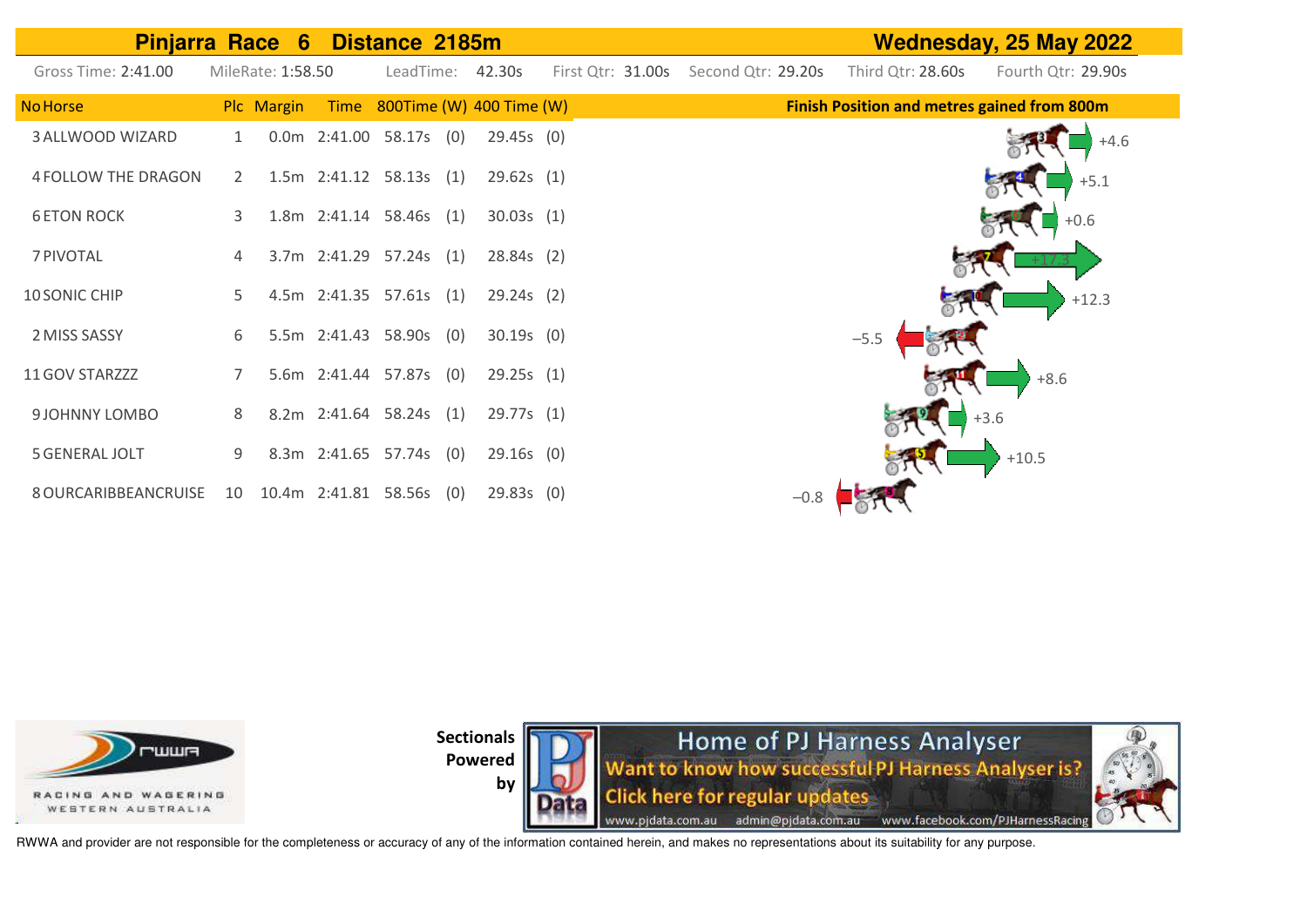|                           | <b>Pinjarra Race</b><br>- 7 | Distance 2185m           |                               |                   |                    |        |                                                    | Wednesday, 25 May 2022 |
|---------------------------|-----------------------------|--------------------------|-------------------------------|-------------------|--------------------|--------|----------------------------------------------------|------------------------|
| Gross Time: 2:38.70       | MileRate: 1:56.90           | LeadTime:                | 42.20s                        | First Qtr: 31.20s | Second Qtr: 29.80s |        | Third Qtr: 28.50s                                  | Fourth Qtr: 27.00s     |
| <b>No Horse</b>           | Plc Margin                  |                          | Time 800Time (W) 400 Time (W) |                   |                    |        | <b>Finish Position and metres gained from 800m</b> |                        |
| 2 MARKHAM EYRE            |                             | 0.0m 2:38.70 55.50s      | $27.00s$ (0)<br>(0)           |                   |                    |        |                                                    | 0.0                    |
| 6 EZANA                   |                             | 2.3m 2:38.86 55.51s (1)  | 26.94s(1)                     |                   |                    |        | $-0.1$                                             |                        |
| <b>3 MAJOR FREEWAY</b>    | 3.                          | 9.8m 2:39.40 55.75s (1)  | 27.13s(1)                     |                   |                    | $-3.6$ |                                                    |                        |
| <b>4 GOLD HORSESHOE</b>   | 4                           | 19.4m 2:40.08 56.25s (0) | $27.51s$ (0)                  | $-10.8$           |                    |        |                                                    |                        |
| <b>1 NUCLEAR POKER</b>    | 5                           | 19.9m 2:40.12 56.58s (0) | 27.87s(0)                     | $-15.7$           |                    |        |                                                    |                        |
| <b>5 ANVIL ROLLOVER</b>   | 6                           | 20.2m 2:40.14 56.01s (0) | $27.27s$ (0)                  | $-7.4$            |                    |        |                                                    |                        |
| <b>7 LITTLE BITOF FUN</b> |                             | 21.2m 2:40.21 56.26s (1) | 27.60s(1)                     | $-11.0$           |                    |        |                                                    |                        |





RWWA and provider are not responsible for the completeness or accuracy of any of the information contained herein, and makes no representations about its suitability for any purpose.

**by**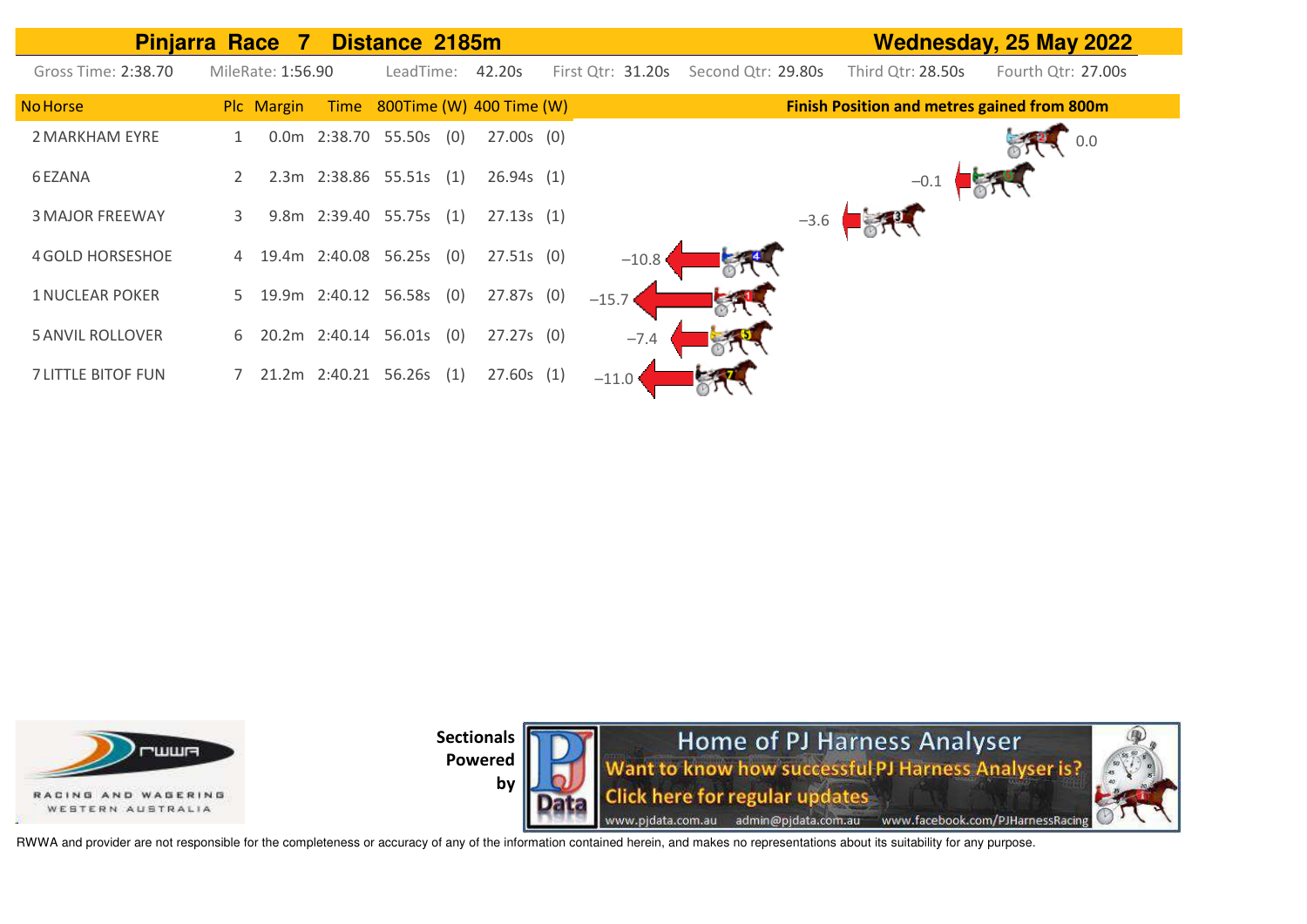**Pinjarra Race 8 Distance 2631m Wednesday, 25 May 2022 Finish Position and metres gained from 800m** Gross Time: 3:16.10 MileRate: 1:59.00 LeadTime: 79.00s First Qtr: 28.80s Second Qtr: 29.70s Third Qtr: 29.50s Fourth Qtr: 29.10s NoHorse Plc Margin Time 800Time (W) 400 Time (W) 5 SOCRATES 1 0.0m 3:16.10 58.60s (0) 29.10s (0) 7ACUTO 2 0.4m 3:16.13 57.62s (0) 28.03s (0) 4RICH AMERICAN 3 2.3m 3:16.28 57.88s (1) 28.07s (2) 2DOCTOR STEVE 4 5.6m 3:16.53 58.70s (0) 29.10s (0) 1 JILL MACH 5 9.7m 3:16.84 58.69s (0) 29.05s (0) 3CALL TO ARMS 6 27.7m 3:18.21 60.03s (1) 30.15s (1) 8 TARTAN ROBYN 7 57.4m 3:20.48 62.56s (1) 32.59s (1) 6 SIPPINONJACK 8 109.8m 3:24.48 65.67s (2) 34.97s (0) 0.0 +13.4 +9.9 –1.4  $-1.3$ –19.7 –54.4 –97.0



**Sectionals Powered**